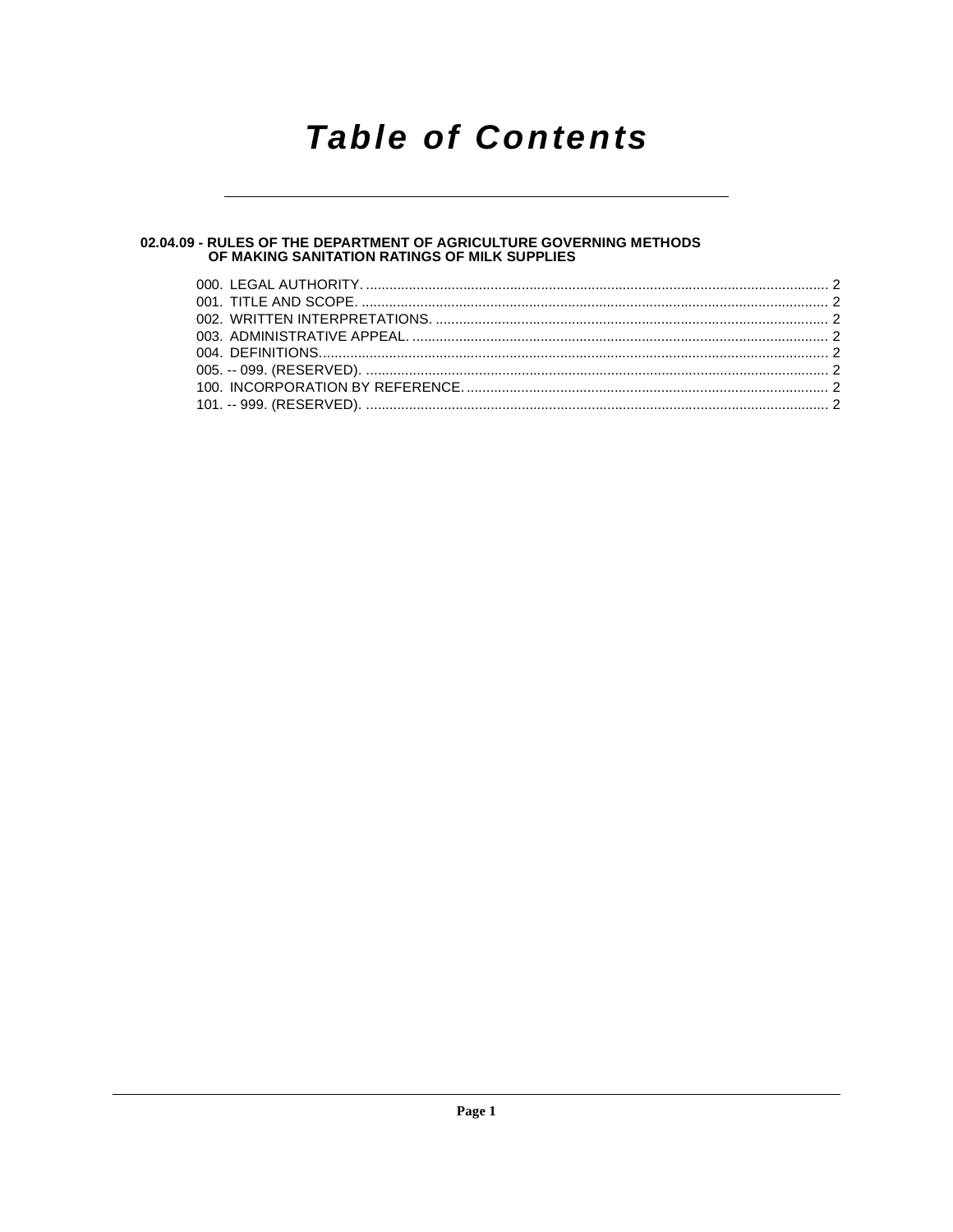#### **IDAPA 02 TITLE 04 CHAPTER 09**

#### <span id="page-1-0"></span>**02.04.09 - RULES OF THE DEPARTMENT OF AGRICULTURE GOVERNING METHODS OF MAKING SANITATION RATINGS OF MILK SUPPLIES**

#### <span id="page-1-1"></span>**000. LEGAL AUTHORITY.**

This chapter is adopted under the legal authority of Title 37, Chapter 4, Idaho Code. (4-8-94)

#### <span id="page-1-2"></span>**001. TITLE AND SCOPE.**

**01.** Title. The title of this chapter is "Rules of the Department of Agriculture Governing Methods of Sanitation Ratings of Milk Supplies". (4-8-94) Making Sanitation Ratings of Milk Supplies".

**Scope**. This chapter has the following scope: These rules shall govern procedures for the evaluation of the sanitary quality of milk and milk products, dairies, processing facilities as outlined in the Pasteurized Milk Ordinance. The official citation of this chapter is IDAPA 02.04.09.000 et. seq. For example, this section's citation is IDAPA 02.04.09.001. (4-8-94)

#### <span id="page-1-3"></span>**002. WRITTEN INTERPRETATIONS.** There are no written interpretations of these rules. (4-8-94)

#### <span id="page-1-4"></span>**003. ADMINISTRATIVE APPEAL.**

There is no provision for administrative appeals before the Department of Agriculture under this chapter. (4-8-94)

#### <span id="page-1-9"></span><span id="page-1-5"></span>**004. DEFINITIONS.**

The definitions for this chapter are those definitions found in: "Methods of Making Sanitation Ratings of Milk Supplies," 1989 Revision as amended.

#### <span id="page-1-6"></span>**005. -- 099. (RESERVED).**

#### <span id="page-1-7"></span>**100. INCORPORATION BY REFERENCE.**

**01. Location Of Documents**. The Idaho Department of Agriculture incorporates by reference and adopts as its own, "Methods of Making Sanitation Ratings of Milk Supplies," the 1989 Revision, as amended.

(4-8-94)

**02. Location Of Documents**. Copies of this publication are available from the Milk Safety Branch, Food and Drug Administration, Public Health Service, US Department of Health and Human Services, 200 'C' St., S.W., Washington, D.C. 20204 and through the Department of Administration, Office of the Rules Coordinator, located at 650 West State Street, Boise, Idaho 83720.

#### <span id="page-1-8"></span>**101. -- 999. (RESERVED).**